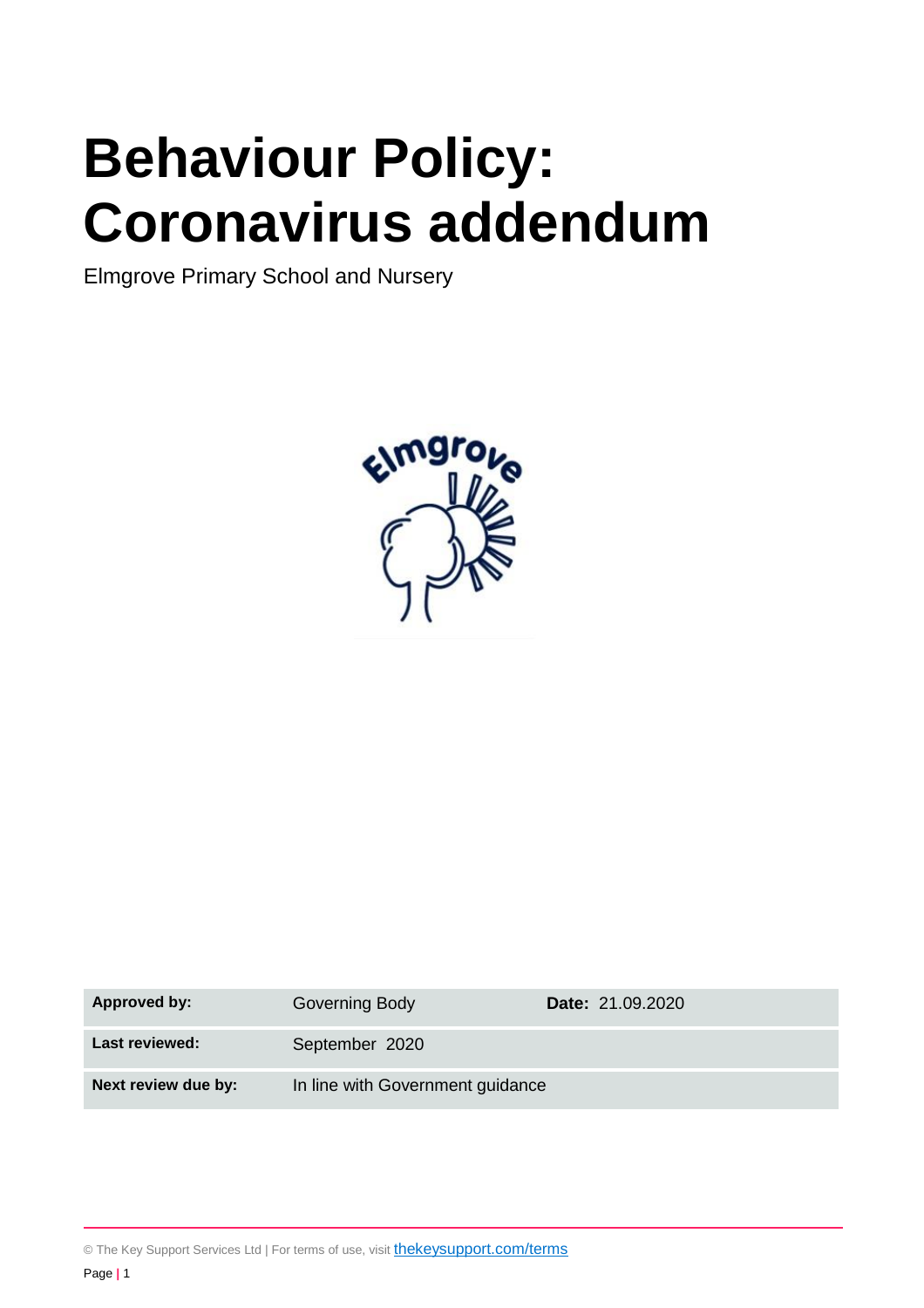#### **Contents**

#### <span id="page-1-0"></span>**1. Scope**

This addendum applies until further notice.

Unless covered in this addendum, our normal behaviour policy continues to apply.

We may need to amend or add to this addendum as circumstances or official guidance changes. We will communicate any changes to staff, parents and pupils.

#### <span id="page-1-1"></span>2. Expectations for pupils in school (See also Coronavirus Re-Open Risk Assessment) Coronavirus Re-open

#### 2.1 New rules

When pupils are in school, we expect them to follow all of the rules set out below to keep themselves and the rest of the school community safe. Our rules around being Ready, Respectful and Safe continue to apply too.

Staff will be familiar with these rules and make sure they are followed consistently.

Parents should also read the rules and ensure that their children follow the new procedures that have been put in place. Parents should contact Ms Neary (Head teacher) if they think their child might not be able to comply with some or all of the rules, so we can consider alternative arrangements for them. For any exceptional circumstances, children would be given a separate risk assessment.

#### 2.2 New arrival and departure arrangements for children

All parents are encouraged to walk to cycle to school, where possible. Please refer to government advice on safe travel for parents and carers. We are encouraging parents to wear face masks when entering and departing the site to drop off and/or collect.

#### **Arrangements for children entering the school**

- Sanitising stations are situated across the school building. Children will sanitise or wash their hands before/on entry to the classroom.
- Children will be expected to wash their hands frequently throughout the day and this should be encouraged and supervised by a school adult where possible. Children will be reminded that hand washing is completed to a high standard – for at least 20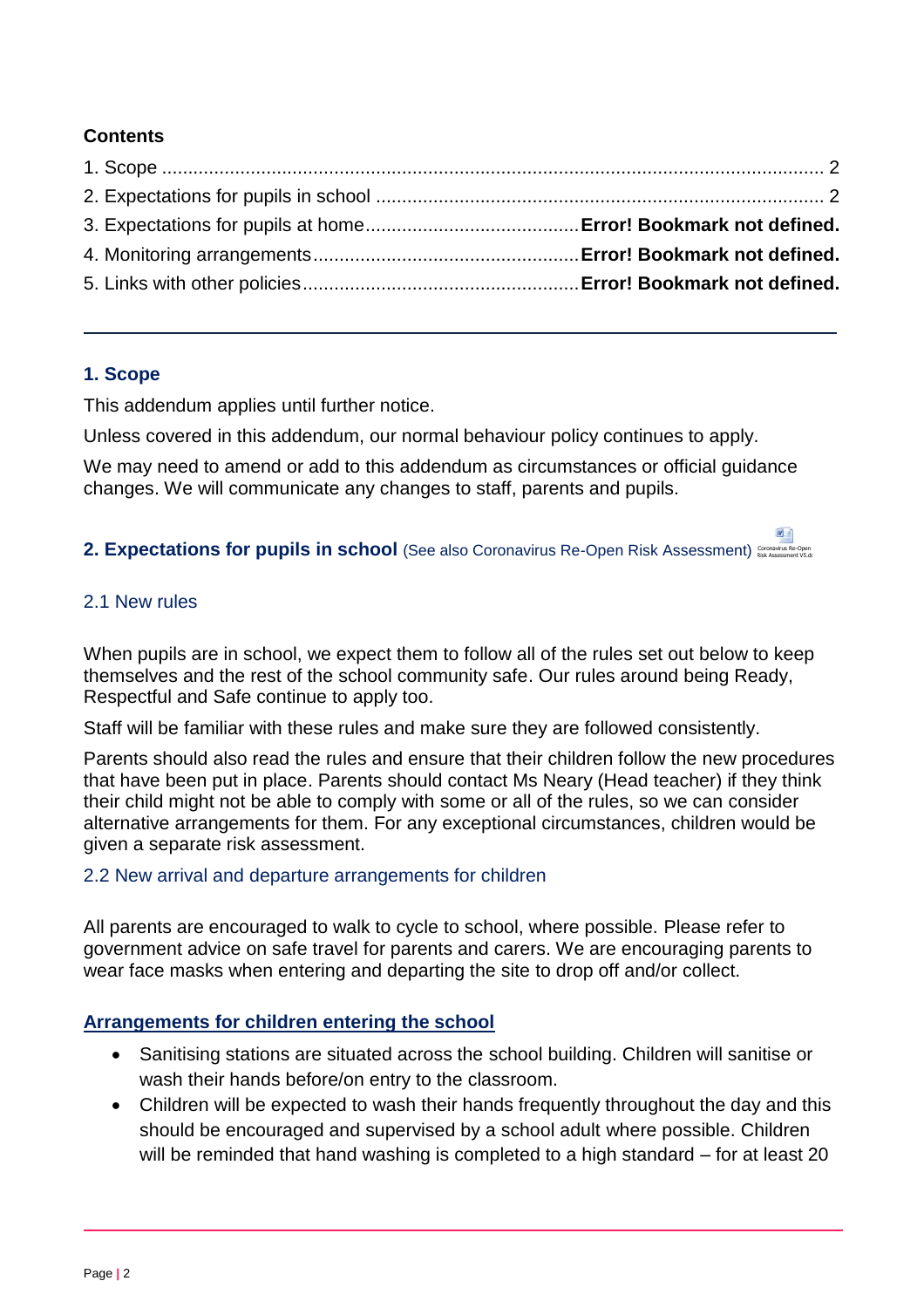seconds with soap and warm water. Children will be shown the correct way to wash their hands.

All paper towels used to dry hands must be disposed of into the bins provided.

# **Arrival**

- Nursery classes will arrive at 8:45am and 12:15pm. They will enter the school through the main school gate, nearest the park in the morning and through the 'out of hours' entrance in the afternoon. They will enter the building via their classroom door to the left hand side of the main school reception.
- Reception classes will arrive at 9:00am They will enter the school through the main school gate, nearest the park and will walk across the playground and enter the building via their classroom door to the left hand side of the main school reception..
- Year 1 classes will arrive at 8:40am. They will enter the school through the main school gate, nearest the park and will walk across the playground and enter the building via their classroom door.
- Year 2 classes will arrive at 8:40am. They will enter the school through the main school gate, nearest the park and will walk across the playground and enter the building via the entrance to the right hand side of the main school reception.
- Year 3 classes will arrive at 8:50am. They will enter the school through the main school gate, nearest the park and will walk across the playground and enter the building via the entrance to the left hand side of the main school reception.
- Year 4 classes will arrive at 8:50am. They will enter the school through the main school gate, nearest the park and will walk across the playground and enter the building via the entrance to the left or right hand side of the main school reception. 4 Turner and 4 Holbein will enter the building with year 2 via the entrance to the right hand side of the main school reception. 4 Darji and Wiltshire will enter with year 3 via the entrance to the right hand side of the main school reception
- Year 5 classes will arrive at 9:00am. They will enter the school through the main school gate, nearest the park and will walk across the playground and enter the building via their classroom door.
- Year 6 classes will arrive at 9:00am. They will enter the school through the main school gate, nearest the park and will walk across the playground and enter the building via the main door of Block E.
- Parents must adhere to social distancing guidelines whilst dropping off their child and must NOT congregate at or around the school entrance.

#### **Where possible KS2 pupils are encouraged to come into school without an adult.** Parents will drop their children off at the gate nearest the park. The gate will be supervised by a school adult. The parents are encouraged to only visit the school office through a pre-arranged appointment made via e mail or phone call as access to the school office is limited.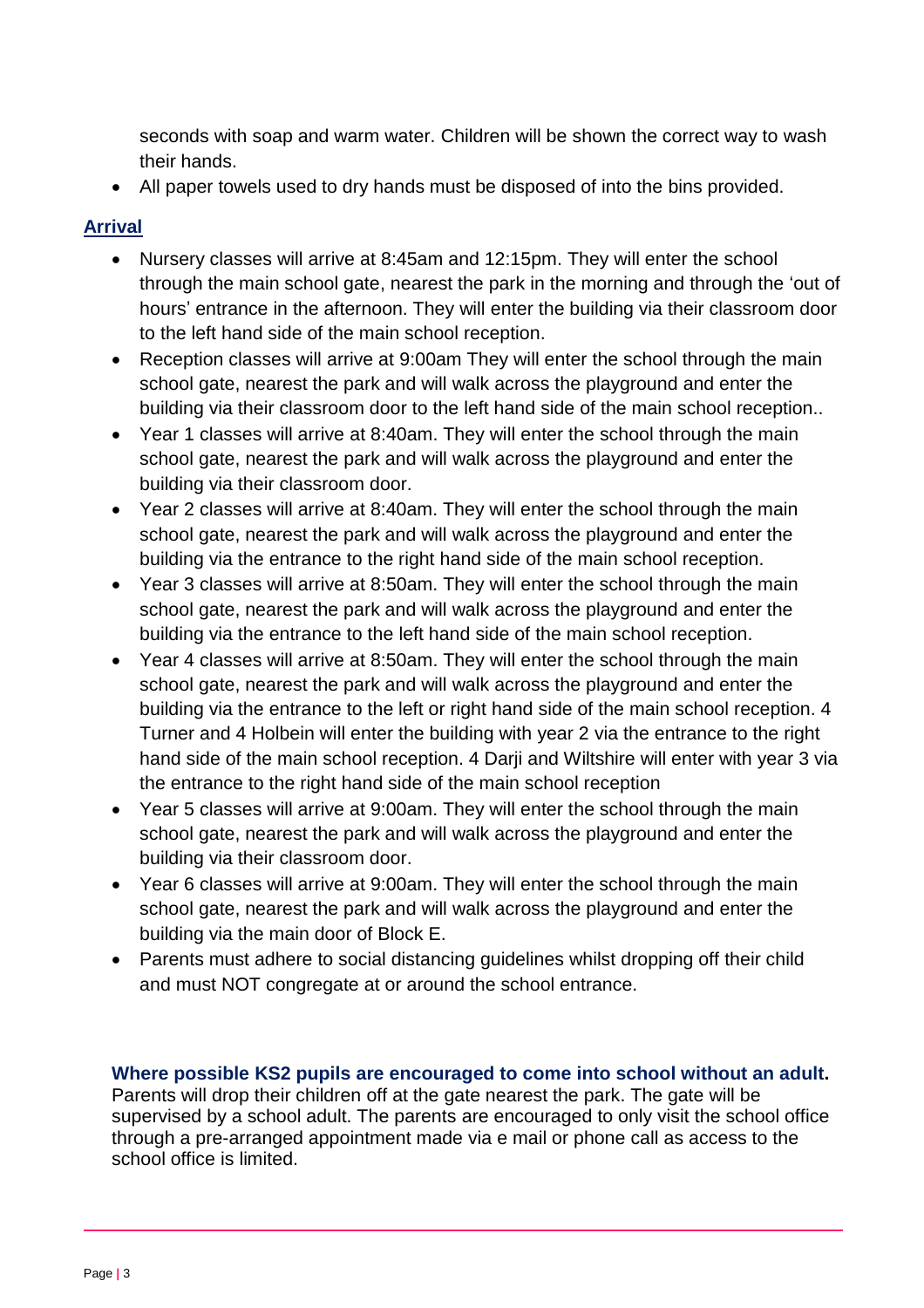# **Departure**

- Nursery will leave school at 11:45am and 3:15pm. They will be collected from their classroom and will follow the one way system out via the gates nearest Daintry Close.
- Reception will leave school at 3:10pm. They will be collected from their classroom and will follow the one way system out via the gates nearest Daintry Close.
- Year 1 will leave school at 3:00pm. They will be collected from their classroom and will follow the one way system out via the gates nearest Daintry Close.
- Year 2 will leave school at 3:00pm. They will be collected from the back playground and will follow the one way system out via the gates nearest Daintry Close.
- Year 3 will leave school at 3:10pm. They will be collected from the back playground and will follow the one way system out via the gates nearest Daintry Close.
- Year 4 will leave school at 3:10pm. They will be collected from the back playground and will follow the one way system out via the gates nearest Daintry Close. 4 Turner and 4 Holbein will be collected from the playground area nearest the park and 4 Darji and 4 Wilstshire will be collected from the playground area nearest Daintry Close.
- Year 5 will leave school at 3:20pm. They will be collected from their classroom and will follow the one way system out via the gates nearest Daintry Close.
- Year 6 will leave school at 3:20pm. They will be collected from the front playground in front of the main school reception and will follow the one way system out via the gates nearest Daintry Close.
- Parents must adhere to social distancing guidelines whilst waiting to collect their child and must NOT congregate at or around the school entrance.

# 2.3 Hygiene expectations

- Children should be told that when they want to cough or sneeze they do so into a tissue. Tissues will be provided in each class/working space. The tissues will then be disposed of into a lidded bin. We will adopt the phrase 'catch it, bin it, kill it'.
- The same rules apply to adults with regard to coughing and sneezing.
- All children should be told to avoid touching their mouth, nose or eyes with their hands. The same rules again apply to adults.
- When children use the toilets they should go one at a time and should wash their hands thoroughly for 20 seconds.
- Children will be reminded that under no circumstances will spitting be permitted.
- Children will be reminded that under no circumstances will coughing at or towards anybody be permitted.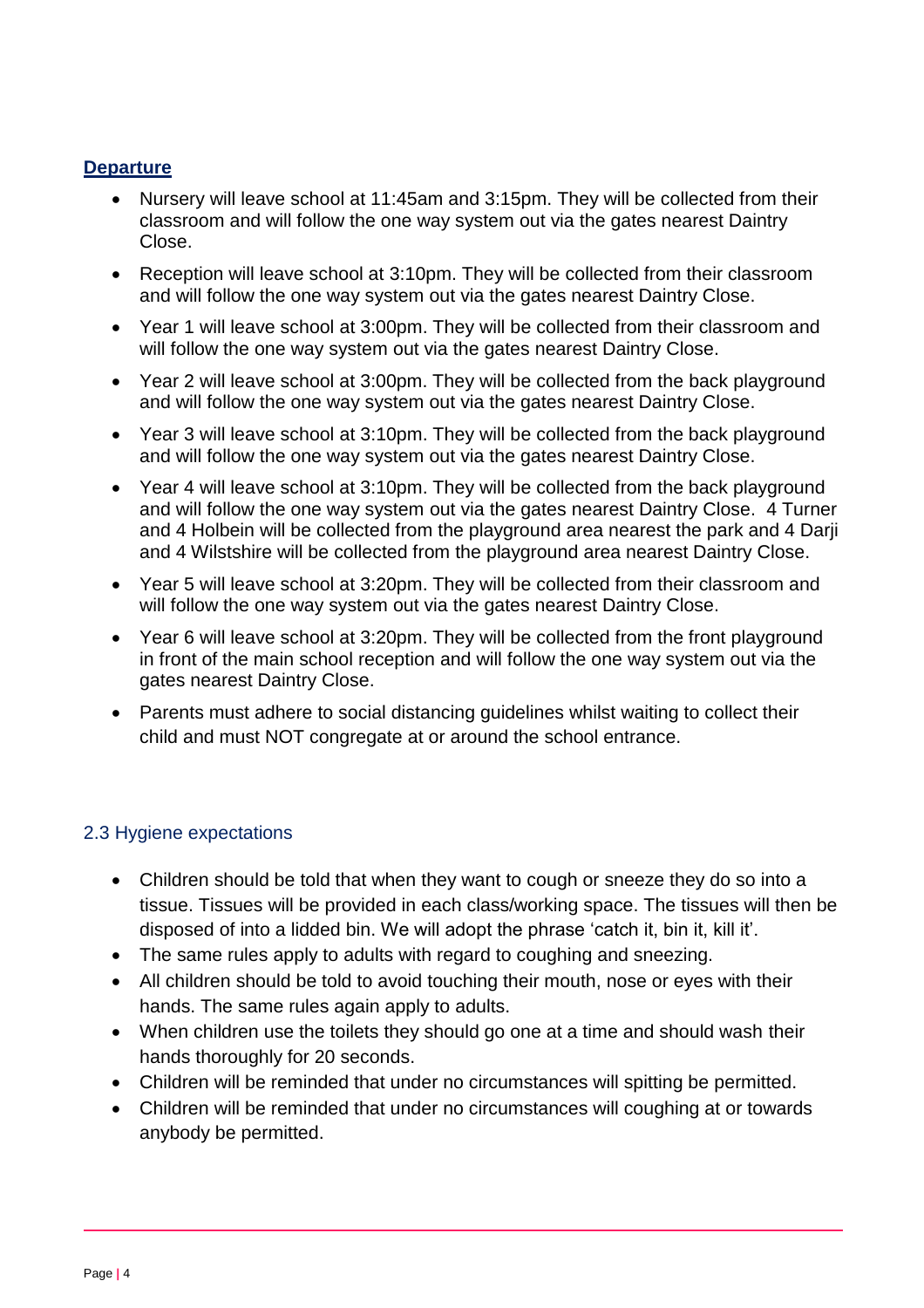# 2.4 Pupil socialising and movement around the school

- Children are reminded that they must remain within their bubble as much as possible. They will work, play and have lunch with their bubble every day.
- Children will access classrooms directly from outside where possible.
- Physical activity to take place outside.
- Assemblies to be conducted via video conferencing.

# **Moving around the school**

- One way circulation throughout the school where possible, All adults and children should keep to the left and exercise the utmost care so that when they are moving around the school a social distance is maintained.
- When passing others in the corridor / other spaces, social distancing must be adhered to.

# **Playtimes**

- Children will be taken to the playground by their supervising adult and the children will only play with their allocated bubble within their allocated area.
- Staggered break times have been planned to ensure that corridors and playgrounds have a limited number of pupils accessing them at any time.
- Children will be encouraged to use toilets before and after playtimes.
- Children to wash/sanitise hands before and after use of play equipment
- Playground sectioned for particular bubbles of children.

# **Lunchtimes**

- The children will be supervised at all times as they move from the Halls and into the playground/field or back to their classroom/working space.
- SMSAs will be on duty at lunchtimes so that staff can take a break.
- Staff should maintain a social distance when having their lunch and not congregate in large bubbles.
- Children will wash their hands beforehand and will have their lunch with their bubble.
- Hot lunches will be plated and delivered to Reception, Year 1 and Year 2 children to avoid queuing.
- Tables and chairs to be cleaned after each usage.
- Children to wash/sanitise hands before and after use of play equipment
- Playground sectioned for particular bubbles of children.
- Staff should maintain a social distance when having their lunch and not congregate in large bubbles.

# 2.5 Coronavirus symptoms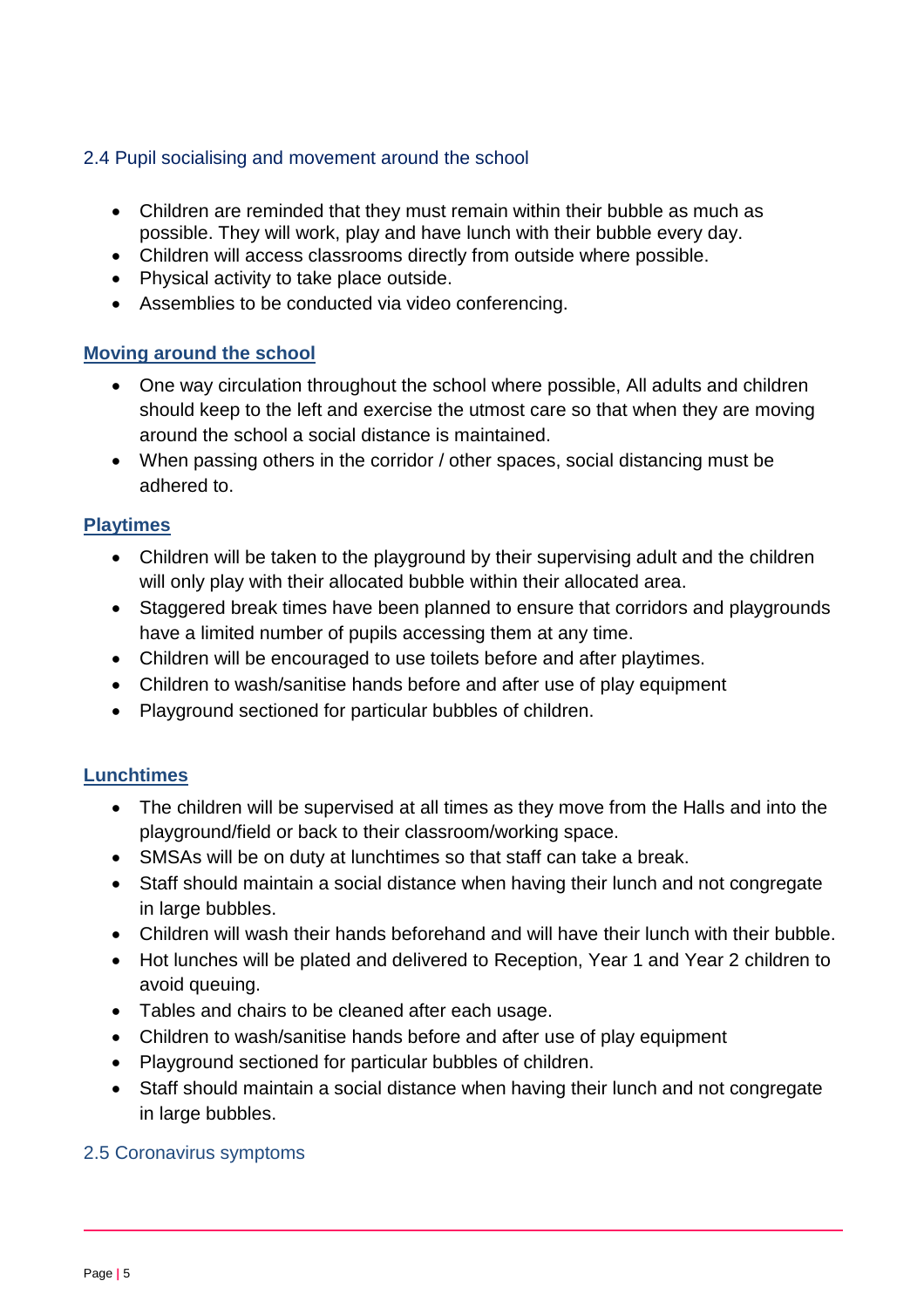- If a child feels unwell, in particular with a temperature or a persistent cough, they must tell an adult immediately.
- The child must then be taken to the designated area for suspected coronavirus and they will be supervised by the first aider in PPE whilst we wait for their parents to collect them (see detailed guidance in risk assessments).
- When the child leaves the building, the first aider must dispose of all PPE appropriately – double bagged and into a lidded bin.
- Any adult with coronavirus symptoms must leave the building after informing an SLT member.

**NB** Tests will be available for school children and staff via the testing website. Please contact your doctor if you feel you have symptoms. If the test establishes that you do not have the virus you will be expected to return to work immediately. If you do have coronavirus you must inform the school and self-isolate for 7 days, anyone you live with must self-isolate for 14 days.

# 2.6Arrangements in the classrooms/school working spaces

- The children will stay in their class bubbles with their teachers, except for during PPA or leader time. Cover will be restricted to a few people as possible.
- No equipment can be shared beyond the bubble all personal belongings must be stored individually in pencil cases or pencil pots.
- Children should not touch each other's water bottles. The children should keep their water bottle on their individual table at all times.
- Any equipment that is used must be thoroughly sprayed with antibacterial spray (which will be provided) and wiped with paper towels by an adult. The paper towels must be disposed of into a bin.
- Lunch boxes will be stored by individual pupils beneath their work space.
- Coats and bags will be stored on class pegs. Pupils will collect their belongings ONLY at the same time as those in their bubble.

# 2.7 Rewards and sanctions

- We wish to make the transfer back into school as positive and stress free as possible for everyone. Please make sure that children are fully aware of the new behaviour rules and routines and are praised and rewarded for their appropriate behaviour. We will continue to award children for being Ready, Respectful and Safe.
- If any child deliberately breaks the new rules and routines, please refer to



N.B. Children are expected to wear their school uniform which can be machine washed. They should wear PE kits to school on the days allocated by teachers for PE sessions, rather than bring kits to change into.